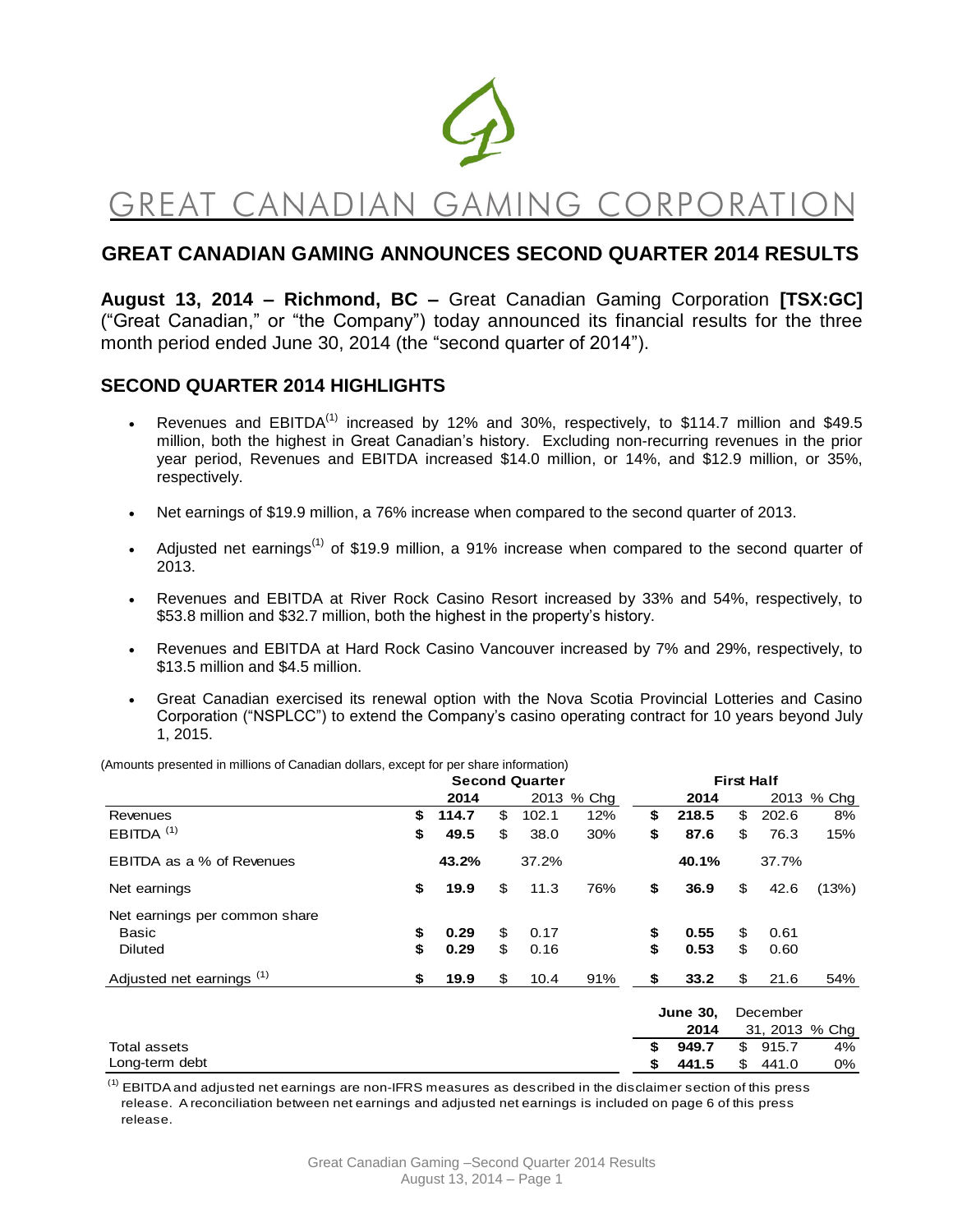Great Canadian recorded revenues of \$114.7 million during the second quarter of 2014, a \$12.6 million, or 12%, increase from the second quarter of 2013. EBITDA during the second quarter of 2014 was \$49.5 million, an \$11.5 million, or 30%, increase from the second quarter of 2013. EBITDA as a percentage of revenues for the second quarter of 2014 was 43.2%, a 6.0 percentage point increase from the second quarter of 2013. Both the revenues and EBITDA increases were primarily due to record quarterly performance at River Rock Casino Resort ("River Rock"). The Company's Hard Rock Casino Vancouver also delivered a meaningful quarterly improvement. These increases were partially offset by declines at the Company's Nova Scotia Casinos and Vancouver Island Casinos, as well as a one-time, non-recurring FDC payment of \$0.7 million to the BC Racinos and a one-time, non-recurring payment of \$0.7 million to the Ontario Racetracks, both of which were received during the second quarter of 2013. Excluding these non-recurring revenues from the prior year, revenues in the second quarter of 2014 increased by \$14.0 million, or 14%, and EBITDA increased by \$12.9 million, or 35%, when compared to the same period in 2013.

River Rock's revenues of \$53.8 million and EBITDA of \$32.7 million were the highest in the property's history, increasing by 33% and 54%, respectively, when compared to the second quarter of 2013.

Great Canadian recorded net earnings of \$19.9 million during the second quarter of 2014, an \$8.6 million increase when compared to the second quarter of 2013. This increase was primarily due to growth in EBITDA.

"Great Canadian's financial results this quarter were led by the strong performance at River Rock and a turnaround in performance at the new Hard Rock Casino Vancouver," stated Rod N. Baker, Great Canadian's President and Chief Executive Officer. "The second quarter marked River Rock's ten year anniversary, and the property celebrated by achieving record results, once again generating significant growth in both gaming and hospitality revenues. Since the fourth quarter of 2011, River Rock's quarterly table drop has increased at a compound annual rate of 31.9%, while its table hold has increased at a compound annual rate of 37.5%. We are pleased with these results, and look forward to River Rock continuing to build upon this momentum.

"Although River Rock served as the primary contributor to Great Canadian's strong second quarter, we are also encouraged by the performance of Hard Rock Casino Vancouver. The property has steadily gained in popularity since its re-launch last December, and its quarterly results are a testament to its growing status as one of Vancouver's premier entertainment destinations. We believe that there is considerable potential for further improvement at this property, and will continue our efforts to increase its traffic.

"In June of 2014, Great Canadian exercised its renewal option with NSPLCC to extend the term of its operating contract for the Nova Scotia Casinos for an additional ten years beyond July 1, 2015. We will invest \$10 million of capital in these properties by the end of 2015 in order to enhance our guests' entertainment experiences. We are proud to continue our relationship with NSPLCC, and look forward to building upon the success we have experienced in Nova Scotia."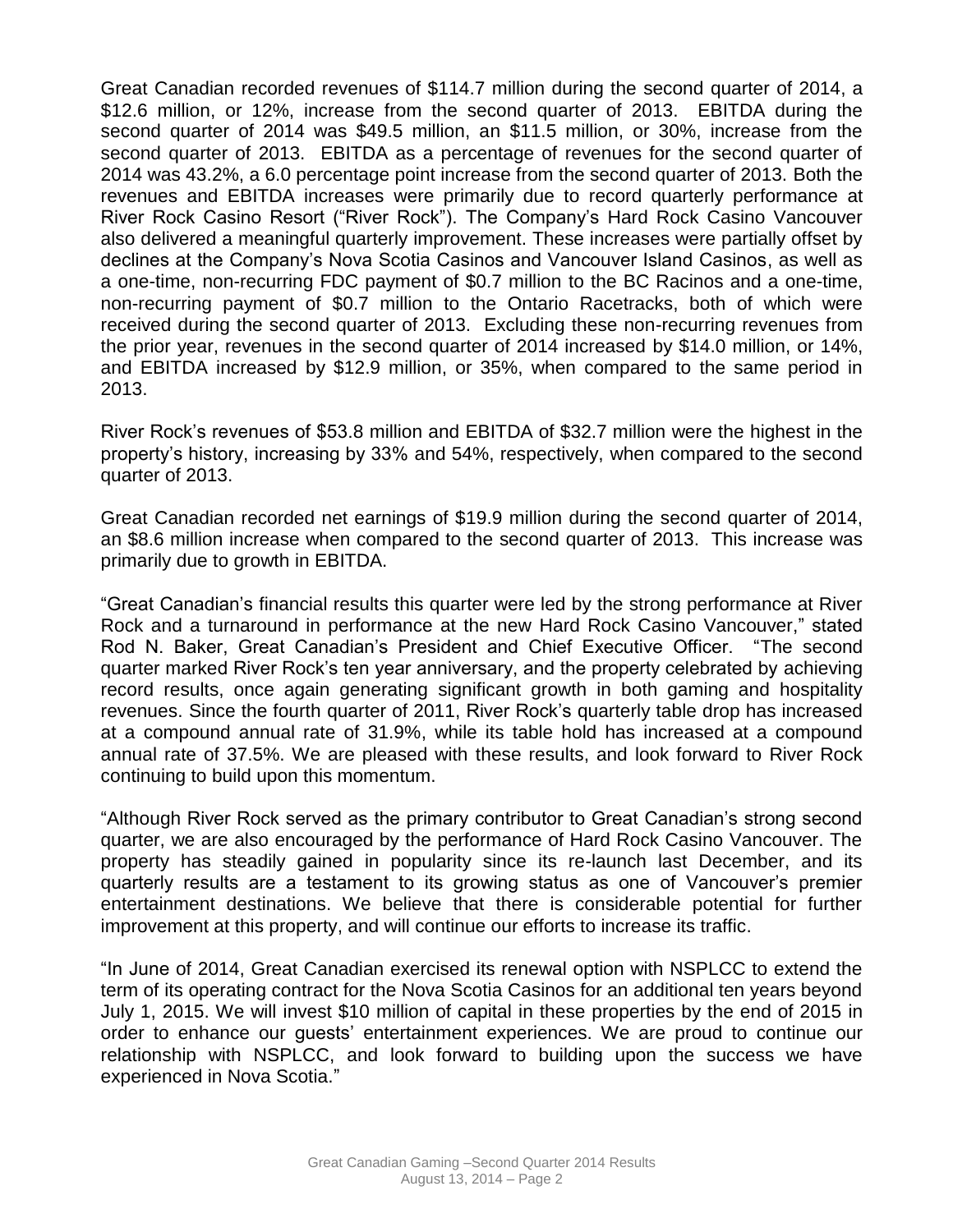"With our strong cash balance and our undrawn revolving credit facility, Great Canadian remains financially prepared to take advantage of new opportunities for value creation," concluded Mr. Baker. "This includes any opportunities that may arise from Ontario's plans to modernize gaming. While we pursue these potential opportunities, we will continue to efficiently manage our operations and look for other ways to continue to grow our business."

Great Canadian will host a conference call for investors and analysts today, August 13, 2014, at 2:00 PM Pacific Time in order to review the financial results for the period ended June 30, 2014. To participate in the conference call, please dial 416-764-8688, or toll free at 888-390-0546 (Passcode: 04968575). Questions will be reserved for institutional investors and analysts. Interested parties may also access the call via the Investor Relations section of the Company's website, [www.gcgaming.com.](http://www.gcgaming.com/) Investors using the website should allow 15 minutes for the registration and installation of any necessary software. A replay of the call will also be available at [www.gcgaming.com.](http://www.gcgaming.com/)

#### **ABOUT GREAT CANADIAN GAMING CORPORATION**

Great Canadian Gaming Corporation operates gaming, entertainment and hospitality facilities in British Columbia, Ontario, Nova Scotia, and Washington State. The Company's 17 gaming properties consist of three community gaming centres, four racetracks, and ten casinos, including one with a Four Diamond hotel resort. As of June 30, 2014, the Company had approximately 3,900 employees in Canada and 600 in Washington State. Further information is available on the Company's website, [www.gcgaming.com.](http://www.gcgaming.com/)

Please refer to the Condensed Interim Consolidated Financial Statements and Management's Discussion and Analysis ("MD&A") at [www.gcgaming.com](http://www.gcgaming.com/) (available on August 13, 2014) or [www.sedar.com](http://www.sedar.com/) (available on August 14, 2014) for detailed financial information and analysis.

#### **The financial results on the following pages are unaudited and prepared by management. Expressed in millions of Canadian dollars, except for per share information.**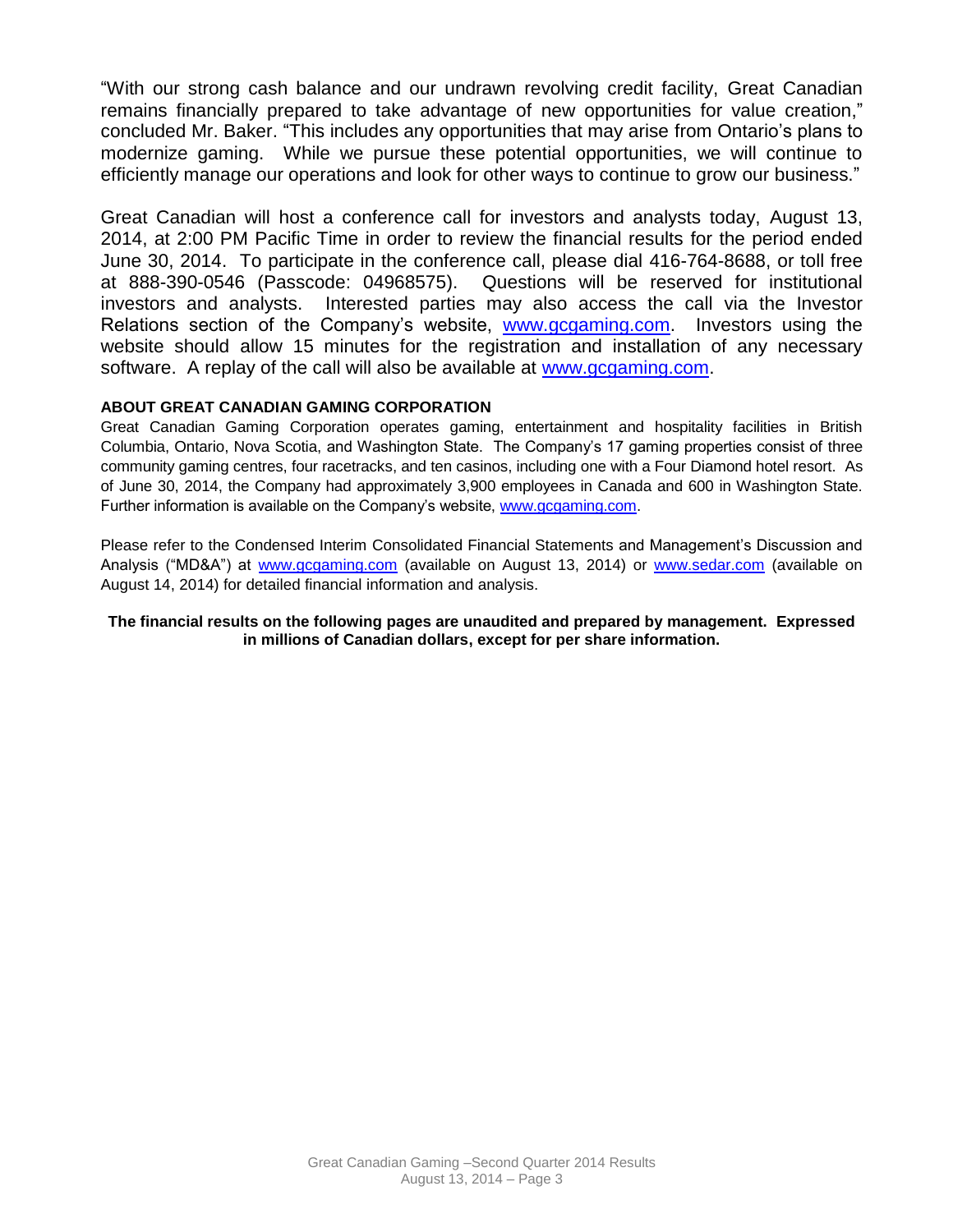# **GREAT CANADIAN GAMING CORPORATION**

## **Condensed Interim Consolidated Statement of Earnings**

(Unaudited - Expressed in millions of Canadian dollars, except for per share information)

|                                                         | <b>Second Quarter</b> |    |        |            |    | <b>First Half</b> |    |        |            |  |  |
|---------------------------------------------------------|-----------------------|----|--------|------------|----|-------------------|----|--------|------------|--|--|
|                                                         | 2014                  |    |        | 2013 % Chg |    | 2014              |    |        | 2013 % Chg |  |  |
| Gaming revenues                                         | \$<br>79.9            | \$ | 67.7   | 18%        | \$ | 150.9             | \$ | 137.0  | 10%        |  |  |
| <b>Facility Development Commission</b>                  | 9.7                   |    | 8.9    | 9%         |    | 18.6              |    | 17.6   | 6%         |  |  |
| Hospitality, lease and other revenues                   | 27.1                  |    | 25.9   | 5%         |    | 52.7              |    | 49.9   | 6%         |  |  |
| Racetrack revenues                                      | 3.9                   |    | 4.0    | (3%)       |    | 7.2               |    | 7.1    | 1%         |  |  |
|                                                         | 120.6                 |    | 106.5  | 13%        |    | 229.4             |    | 211.6  | 8%         |  |  |
| Less: Promotional allowances                            | (5.9)                 |    | (4.4)  | 34%        |    | (10.9)            |    | (9.0)  | 21%        |  |  |
| <b>Revenues</b>                                         | 114.7                 |    | 102.1  | 12%        |    | 218.5             |    | 202.6  | $8%$       |  |  |
| Human resources                                         | 40.6                  |    | 40.4   | 0%         |    | 81.2              |    | 79.5   | 2%         |  |  |
| Property, marketing and administration                  | 24.6                  |    | 23.7   | 4%         |    | 49.7              |    | 46.8   | 6%         |  |  |
|                                                         | 65.2                  |    | 64.1   | 2%         |    | 130.9             |    | 126.3  | 4%         |  |  |
| <b>EBITDA</b>                                           | 49.5                  |    | 38.0   | 30%        |    | 87.6              |    | 76.3   | 15%        |  |  |
| Human resources as a % of Revenues before               |                       |    |        |            |    |                   |    |        |            |  |  |
| Promotional allowances                                  | 33.7%                 |    | 37.9%  |            |    | 35.4%             |    | 37.6%  |            |  |  |
| EBITDA as a % of Revenues                               | 43.2%                 |    | 37.2%  |            |    | 40.1%             |    | 37.7%  |            |  |  |
| Amortization                                            | 12.1                  |    | 11.7   |            |    | 24.3              |    | 24.7   |            |  |  |
| Share-based compensation                                | 1.8                   |    | 0.6    |            |    | 2.2               |    | 2.7    |            |  |  |
| Reversal of impairment of long-lived assets             |                       |    |        |            |    | (5.2)             |    | (28.5) |            |  |  |
| Interest and financing costs, net                       | 7.9                   |    | 8.2    |            |    | 16.0              |    | 16.4   |            |  |  |
| Restructuring and other                                 | 0.2                   |    | 0.2    |            |    | 0.2               |    | 1.3    |            |  |  |
| Foreign exchange gain and other                         | 0.1                   |    | (0.2)  |            |    | (0.2)             |    | (0.4)  |            |  |  |
| Income taxes                                            | 7.5                   |    | 6.2    |            |    | 13.4              |    | 17.5   |            |  |  |
| <b>Net earnings</b>                                     | \$<br>19.9            | \$ | 11.3   | 76%        | \$ | 36.9              | \$ | 42.6   | (13%)      |  |  |
| Net earnings per common share                           |                       |    |        |            |    |                   |    |        |            |  |  |
| <b>Basic</b>                                            | \$<br>0.29            | \$ | 0.17   |            | \$ | 0.55              | \$ | 0.61   |            |  |  |
| <b>Diluted</b>                                          | \$<br>0.29            | \$ | 0.16   |            | \$ | 0.53              | \$ | 0.60   |            |  |  |
| Weighted average number of common shares (in thousands) |                       |    |        |            |    |                   |    |        |            |  |  |
| Basic                                                   | 67,678                |    | 68,329 |            |    | 67,569            |    | 69,375 |            |  |  |
| <b>Diluted</b>                                          | 69,498                |    | 69,471 |            |    | 69.324            |    | 70,475 |            |  |  |

 $^{(1)}$  For the second quarter and first half of 2013, the Company has reclassified its Ontario gaming revenues, of \$0.7 and \$6.4 respectively that related to its prior Ontario Racetrack site holder agreements, as "Hospitality, lease and other revenues". Management believes this presentation improves the comparability with the current year's revenues from OLG for their lease of the slot machine areas at the Ontario Racetracks; however, included in the second quarter of 2013 were \$0.7 of non-recurring without prejudice dispute resolution payments received from OLG. The prior site holder agreements were terminated by the OLG effective March 31, 2013 and replaced by 5-year lease agreements effective April 1, 2013 as more completely described in the "Major Developments" section of the MD&A for the second quarter of 2014.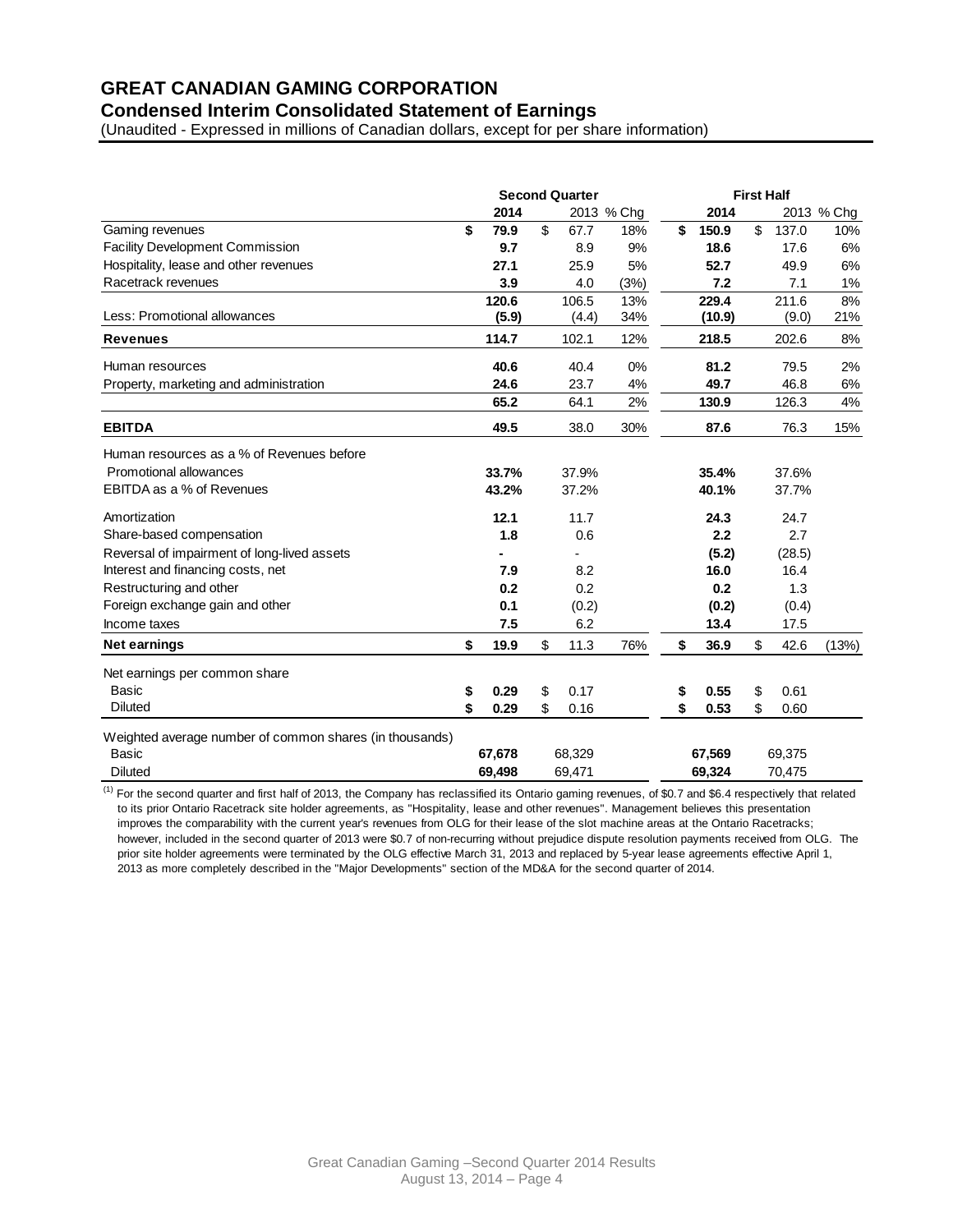# **GREAT CANADIAN GAMING CORPORATION**

# **Condensed Interim Consolidated Statements of Financial Position**

(Unaudited - Expressed in millions of Canadian dollars)

|                                                    | <b>June 30,</b> |    | December 31, |  |
|----------------------------------------------------|-----------------|----|--------------|--|
|                                                    | 2014            |    | 2013         |  |
| <b>Assets</b>                                      |                 |    |              |  |
| Current                                            |                 |    |              |  |
| Cash and cash equivalents                          | \$<br>243.8     | \$ | 192.6        |  |
| Accounts receivable                                | 6.6             |    | 7.2          |  |
| Income taxes receivable                            |                 |    | 3.7          |  |
| Prepaids, deposits and other assets                | 8.2             |    | 8.0          |  |
|                                                    | 258.6           |    | 211.5        |  |
| Property, plant and equipment                      | 583.3           |    | 596.3        |  |
| Intangible assets                                  | 74.3            |    | 75.8         |  |
| Goodwill                                           | 20.6            |    | 20.6         |  |
| Deferred tax assets                                | 10.4            |    | 8.8          |  |
| Other assets                                       | 2.5             |    | 2.7          |  |
|                                                    | \$<br>949.7     | \$ | 915.7        |  |
| <b>Liabilities</b>                                 |                 |    |              |  |
| Current                                            |                 |    |              |  |
| Accounts payable and accrued liabilities           | \$<br>55.0      | \$ | 67.9         |  |
| Other liabilities                                  | 3.1             |    | 2.6          |  |
|                                                    | 58.1            |    | 70.5         |  |
| Long-term debt                                     | 441.5           |    | 441.0        |  |
| Deferred credits, provisions and other liabilities | 26.4            |    | 26.4         |  |
| Deferred tax liabilities                           | 74.7            |    | 70.3         |  |
|                                                    | 600.7           |    | 608.2        |  |
| Shareholders' equity                               |                 |    |              |  |
| Share capital and reserves                         | 309.7           |    | 305.1        |  |
| Accumulated other comprehensive loss               | 0.4             |    | 0.4          |  |
| Retained earnings                                  | 38.9            |    | 2.0          |  |
|                                                    | 349.0           |    | 307.5        |  |
|                                                    | \$<br>949.7     | \$ | 915.7        |  |
|                                                    |                 |    |              |  |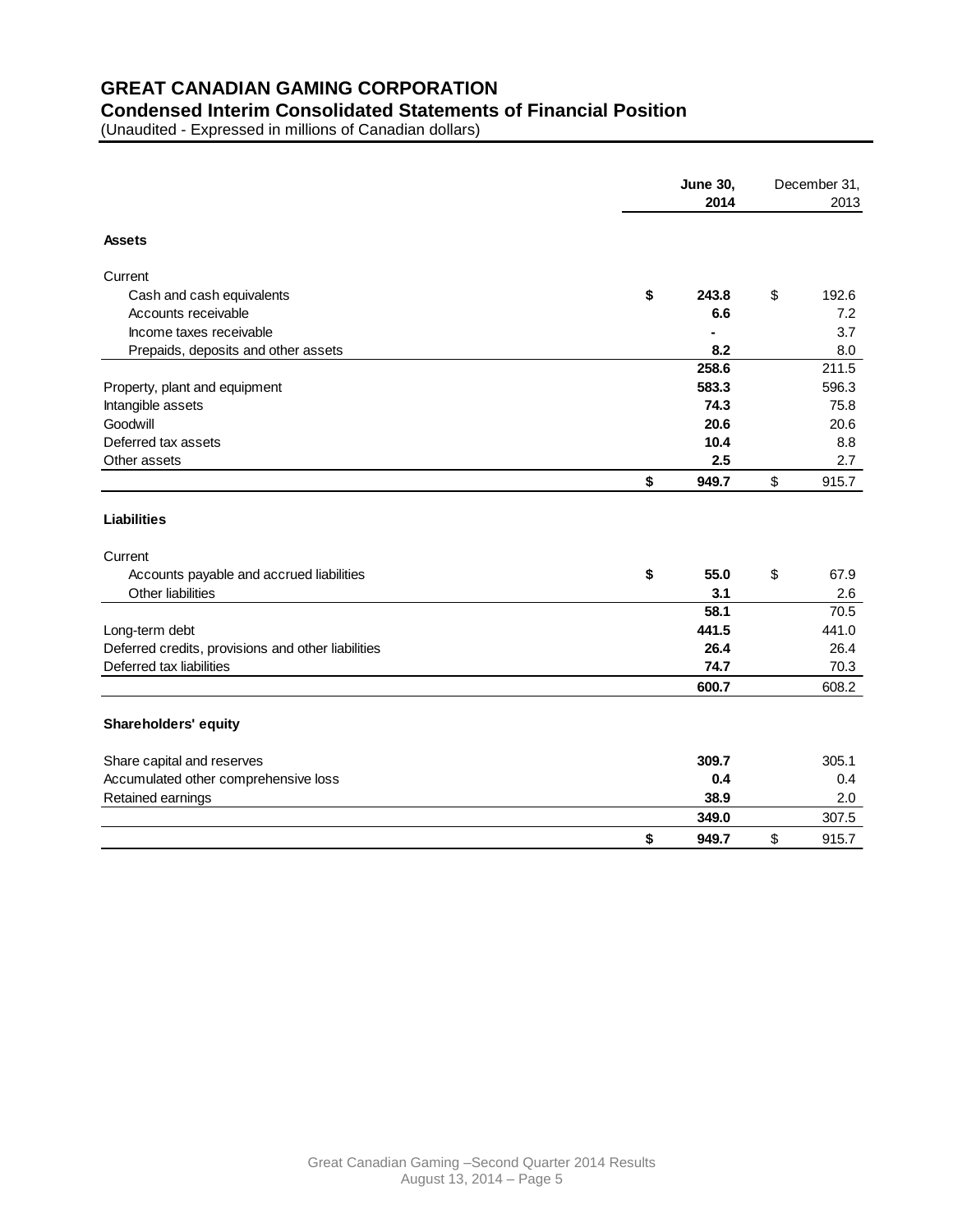(Unaudited - Expressed in millions of Canadian dollars)

The current and prior periods' net earnings included some items of note, which are summarized in the following adjusted net earnings table:

|                                                                 | <b>Second Quarter</b> |      |  |                          |       | <b>First Half</b> |       |  |        |            |
|-----------------------------------------------------------------|-----------------------|------|--|--------------------------|-------|-------------------|-------|--|--------|------------|
|                                                                 |                       | 2014 |  | 2013                     | % Cha |                   | 2014  |  |        | 2013 % Chq |
| Net earnings                                                    |                       | 19.9 |  | 11.3                     | 76%   | S                 | 36.9  |  | 42.6   | (13%)      |
| Items of note                                                   |                       |      |  |                          |       |                   |       |  |        |            |
| Reversal of impairment of long-lived assets                     |                       |      |  | $\overline{\phantom{0}}$ |       |                   | (5.2) |  | (28.5) |            |
| FDC revenues previously deferred at Fraser Downs                |                       |      |  | (0.7)                    |       |                   | (0.2) |  | (0.7)  |            |
| Without prejudice dispute resolution payments received from OLG |                       |      |  | (0.7)                    |       |                   |       |  | (0.7)  |            |
| Restructuring severance costs                                   |                       |      |  | 0.2                      |       |                   | 0.2   |  | 1.2    |            |
| Income taxes on the above items of note                         |                       |      |  | 0.3                      |       |                   | 1.5   |  | 7.7    |            |
| Adjusted net earnings <sup>(1)</sup>                            |                       | 19.9 |  | 10.4                     | 91%   |                   | 33.2  |  | 21.6   | 54%        |

 $<sup>(1)</sup>$  Adjusted net earnings is a non-IFRS measure as described in the disclaimer section of this press release.</sup>

After adjusting for the above items of note, the Company's adjusted net earnings increased by \$9.5 million in the second quarter and \$11.6 million in the first half of 2014, when compared to the same periods in 2013.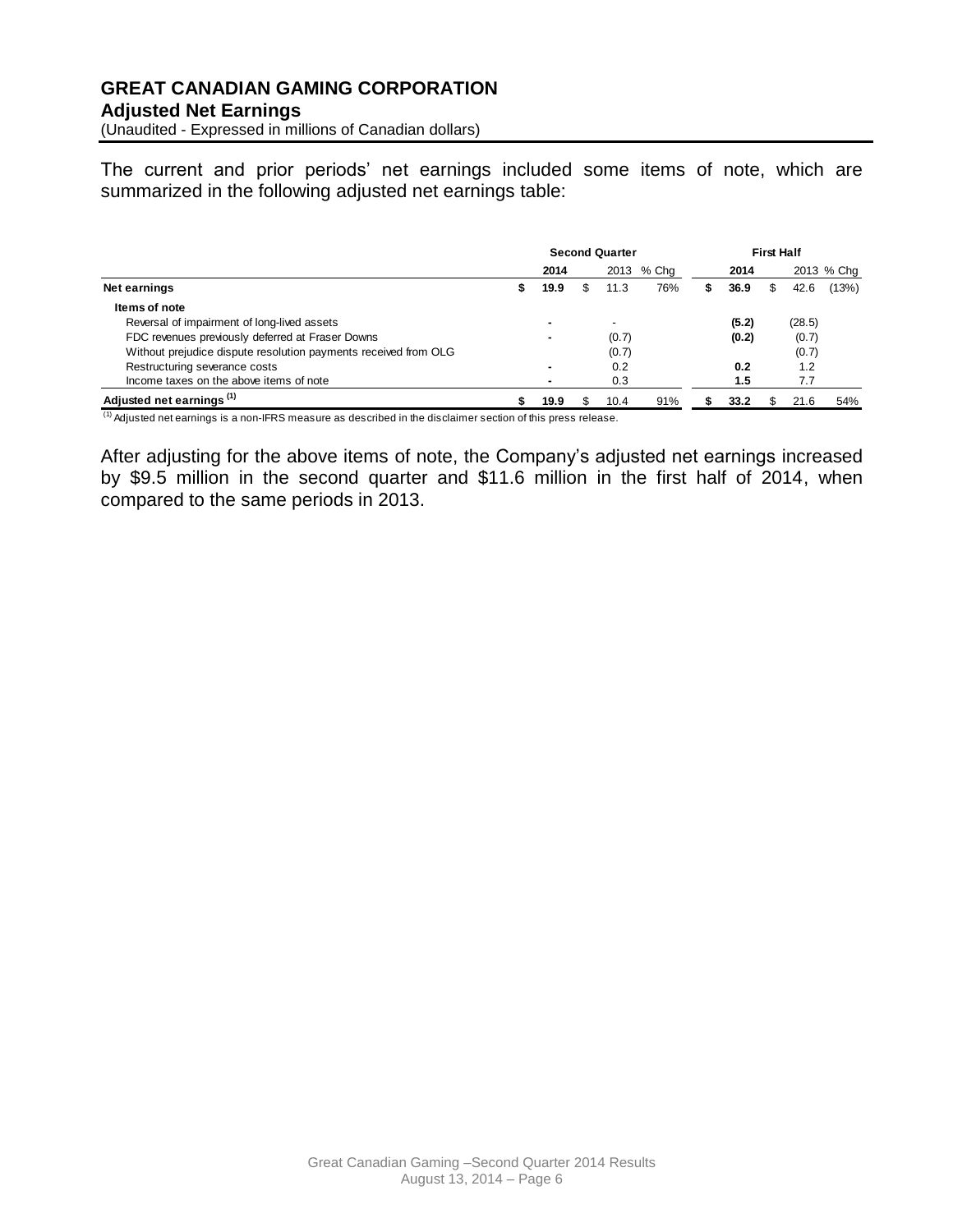#### DISCLAIMER

This press release contains certain "forward-looking information" or statements within the meaning of applicable securities legislation. Forward-looking information is based on the Company's current expectations, estimates, projections and assumptions that were made by the Company in light of its historical trends and other factors. All information or statements, other than statements of historical fact, are forward-looking information including statements that address expectations, estimates or projections about the future, the Company's strategy for growth and objectives, expected future expenditures, costs, operating and financial results, expected impact of future commitments, the future ability of the Company to operate the Georgian Downs and Flamboro Downs facilities beyond the terms of the signed Ontario Lease Agreements and Ontario Racing Agreements, the terms and expected benefits of the normal course issuer bid, and expectations and implications of changes in legislation and government policies. Forward-looking information may be identified by words such as "anticipate", "believe", "expect", or similar expressions. Such forward-looking information is not a guarantee of future performance and may involve a number of risks and uncertainties.

Although forward-looking information is based on information and assumptions that the Company believes are current, reasonable and complete, they are subject to unknown risks, uncertainties, and a number of factors that could cause actual results to vary materially from those expressed or implied by such forward-looking information. Such factors may include, but are not limited to: terms of operational services agreements with lottery corporations; changes to gaming laws that may impact the operational services agreements, pending, proposed or unanticipated regulatory or policy changes; the outcome of restructuring of gaming in Ontario, the Company's ability to obtain and renew required business licenses, leases, and operational services agreements; the future of horse racing in Ontario, unanticipated fines, sanctions and suspensions imposed on the Company by its regulators; impact of global liquidity and credit availability; possible reassessments of the Company's prior tax filings by tax authorities; adverse tourism trends and further decreases in levels of travel, leisure and consumer spending; competition from established competitors and new entrants in the gaming business; dependence on key personnel; the Company's ability to manage its capital projects and its expanding operations; the risk that systems, procedures and controls may not be adequate to meet regulatory requirements or to support current and expanding operations; potential undisclosed liabilities and capital expenditures associated with acquisitions; negative connotations linked to the gaming industry; First Nations rights with respect to some land on which we conduct our operations; future or current legal proceedings; construction disruptions; financial covenants associated with credit facilities and long-term debt; credit, liquidity and market risks associated with our financial instruments; interest and exchange rate fluctuations; non-realization of cost reductions and synergies; demand for new products and services; fluctuations in operating results; economic uncertainty and financial market volatility; technology dependence; and privacy breaches or data theft. The Company cautions that this list of factors is not exhaustive. Although the Company has attempted to identify important factors that could cause actual actions, events or results to differ materially from those described in forward-looking information, there may be other factors that cause actions, events or results not to be as anticipated, estimated or intended. These factors and other risks and uncertainties are discussed in the Company's continuous disclosure documents filed with the Canadian securities regulatory authorities from time to time, including in the "Risk Factors" section of the Company's Annual Information Form for fiscal 2013, and as identified in the Company's disclosure record on SEDAR at [www.sedar.com.](http://www.sedar.com/)

Readers are cautioned not to place undue reliance on the forward-looking information, as there can be no assurance that the plans, intentions, or expectations upon which they are based will occur. The forward-looking information contained herein is made as of the date hereof, is subject to change after such date, and is expressly qualified in its entirety by cautionary statements in this press release. Forward-looking information is provided for the purpose of providing information about management's current expectations and plans and allowing investors and others to get a better understanding of the Company's operating environment. The Company undertakes no obligation to publicly revise forward-looking information to reflect subsequent events or circumstances except as required by law.

The Company has included non-International Financial Reporting Standards ("non-IFRS") measures in this press release. EBITDA, as defined by the Company, means earnings before interest and financing costs (net of interest income), income taxes, depreciation and amortization, share-based compensation, reversals of impairments of long-lived assets, restructuring and other, and foreign exchange gain and other. EBITDA is derived from the condensed interim consolidated statements of earnings, and can be computed as revenues less human resources expenses, and property, marketing and administration expenses. The Company believes EBITDA is a useful measure because it provides information to management about the operating and financial performance of the Company and its ability to generate operating cash flow to fund future working capital needs, service outstanding debt, and fund future capital expenditures. EBITDA is also used by the investors and analysts for the purpose of valuing the Company. Adjusted net earnings, as defined by the Company, means net earnings plus or minus items of note that management may reasonably quantify and that it believes will provide the reader with a better understanding of the Company's underlying business performance. Items of note may vary from time to time and in this press release include reversals of impairments of long-lived assets, FDC revenues previously deferred at Fraser Downs, restructuring severance costs, and the related income taxes thereon.

Readers are cautioned that these non-IFRS definitions are not recognized measures under International Financial Reporting Standards ("IFRS"), do not have standardized meanings prescribed by IFRS, and should not be construed to be alternatives to net earnings determined in accordance with IFRS or as indicators of performance or liquidity or cash flows. The Company's method of calculating these measures may differ from methods used by other entities and accordingly our measures may not be comparable to similarly titled measures used by other entities or in other jurisdictions. The Company uses these measures because it believes they provide useful information to both management and investors with respect to the operating and financial performance of the Company.